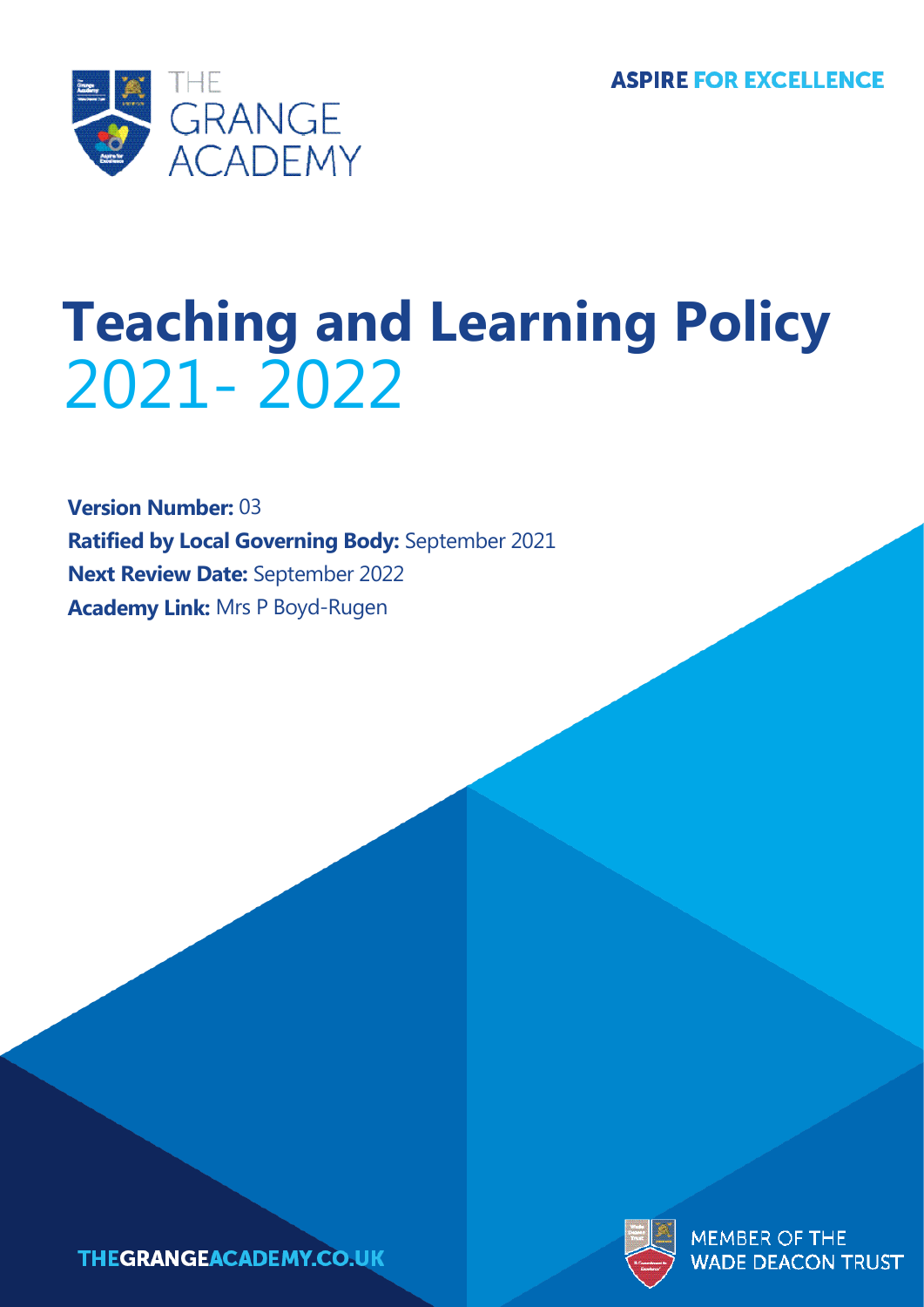#### **VISION:**

A community that works together to create an exceptional learning journey for all.

#### **AIMS AND RATIONALE**

In this school, every student will have an entitlement to benefit from teaching of the highest quality. This policy is designed to ensure that learning is at the heart of everything we do and that everyone works together to ensure that this happens through a consistent approach across all phases.

#### **OUR SCHOOL MISSION:**

We aspire for excellence through instilling our core values and providing a range of opportunities to create well-rounded students that are fully prepared for their life beyond The Grange Academy.

#### **DEFINITION OF LEARNING:**

Learning is the life long process of developing, demonstrating and applying independently new and transferable skills, knowledge and understanding in a variety of contexts for life-long learning.

## **THE VISION: A COMMUNITY THAT WORKS TOGETHER TO CREATE AN EXCEPTIONAL LEARNING JOURNEY FOR ALL.**

- All members of our community are given equal and fair opportunities to have access to life-long learning.
- Teachers are committed to ensuring that their current practice is in line with career stage (Developing/Secure/Enhanced) and meets the Teachers' Standards.
- Leaders in school are committed to supporting staff to improve their pedagogy through coaching as well as quality CPD.
- Members of staff have the opportunity to develop pedagogical and technical expertise through partnerships, in-house training / CPD / external training programmes, research and sharing good practice with other professionals both inside The Grange, the Wade Deacon Trust and Teaching School Alliance. They have the opportunity to move to more advanced practices that benefit the learning of all.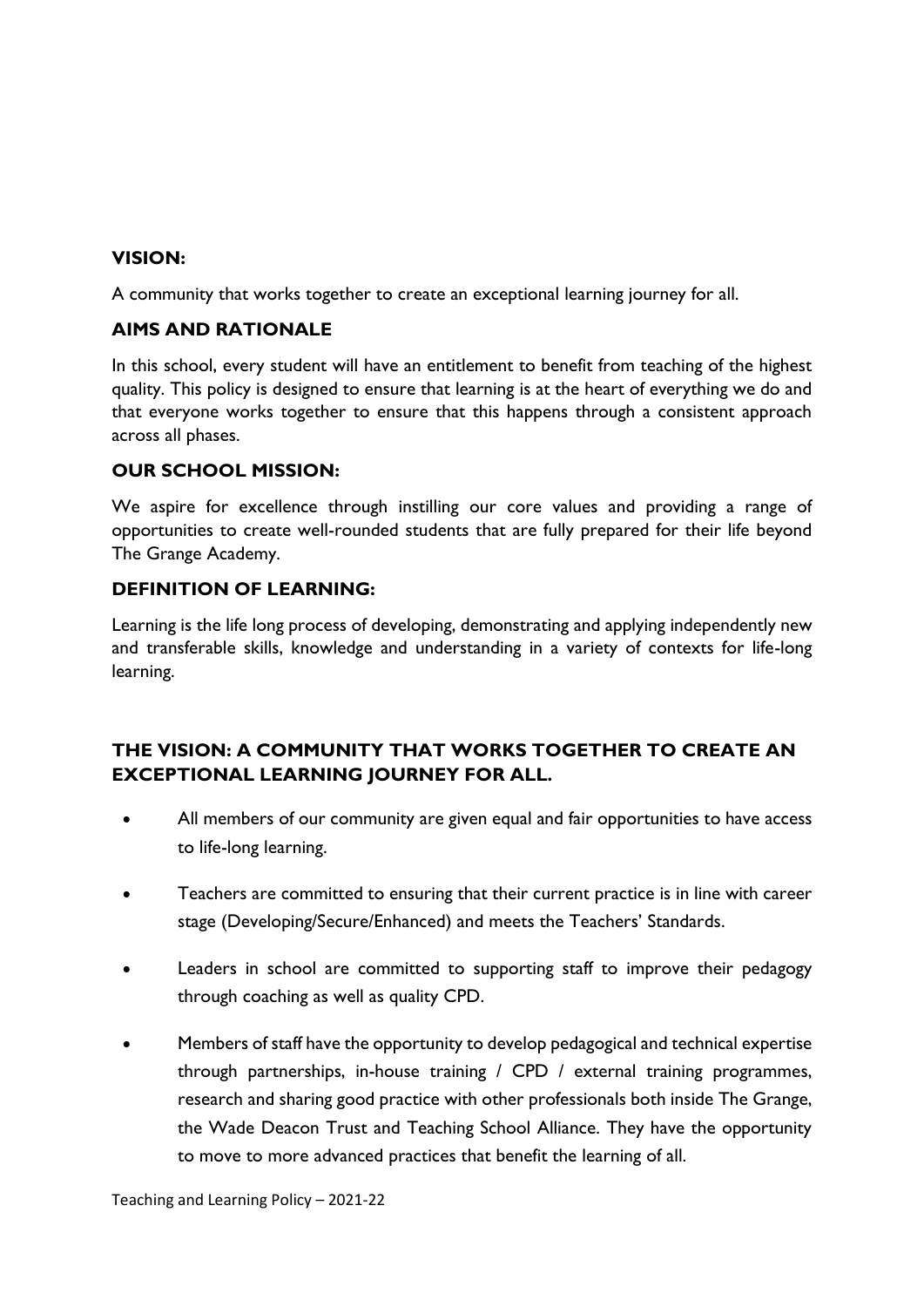- Parents / carers are encouraged to become involved in Learning and Teaching through resources on the school website.
- Students are encouraged to be at the forefront of learning and to share their recommendations with their teachers and peers.

# **CORE PRINCIPLES: STUDENTS AT THE GRANGE ACADEMY ARE ENTITLED TO:**

- Enjoy their education.
- Have access to a curriculum that gives them opportunities to achieve and exceed their academic and vocational potential.
- Learn how to become good citizens and take responsibility for their actions, whilst demonstrating respect for others and their environment.
- Feel safe, secure and gain confidence in their learning environment.
- Receive regular information about their progress in each subject.

## **EFFECTIVE LEARNING IS WHEN STUDENTS:**

- Are engaged in the learning process. The teacher facilitates challenge with exciting opportunities and excellent resources that help to develop new and transferable skills.
- Are happy, healthy, secure, make positive contributions and feel valued within the environment and display a positive self-image.
- Are afforded clear learning objectives, success criteria, modelling and clearly staged learning opportunities. Learning is structured for them to achieve, participate and progress according to their potential.
- Are familiar with measurable success criteria and how to meet it; this helps them to achieve their potential.
- See that their success is celebrated, are informed of their progress and rewarded accordingly.
- Have lessons which are tailored to meet their individual needs.
- Have opportunities to review *what* and *how* they have learned and are able to articulate this.

Teaching and Learning Policy – 2021-22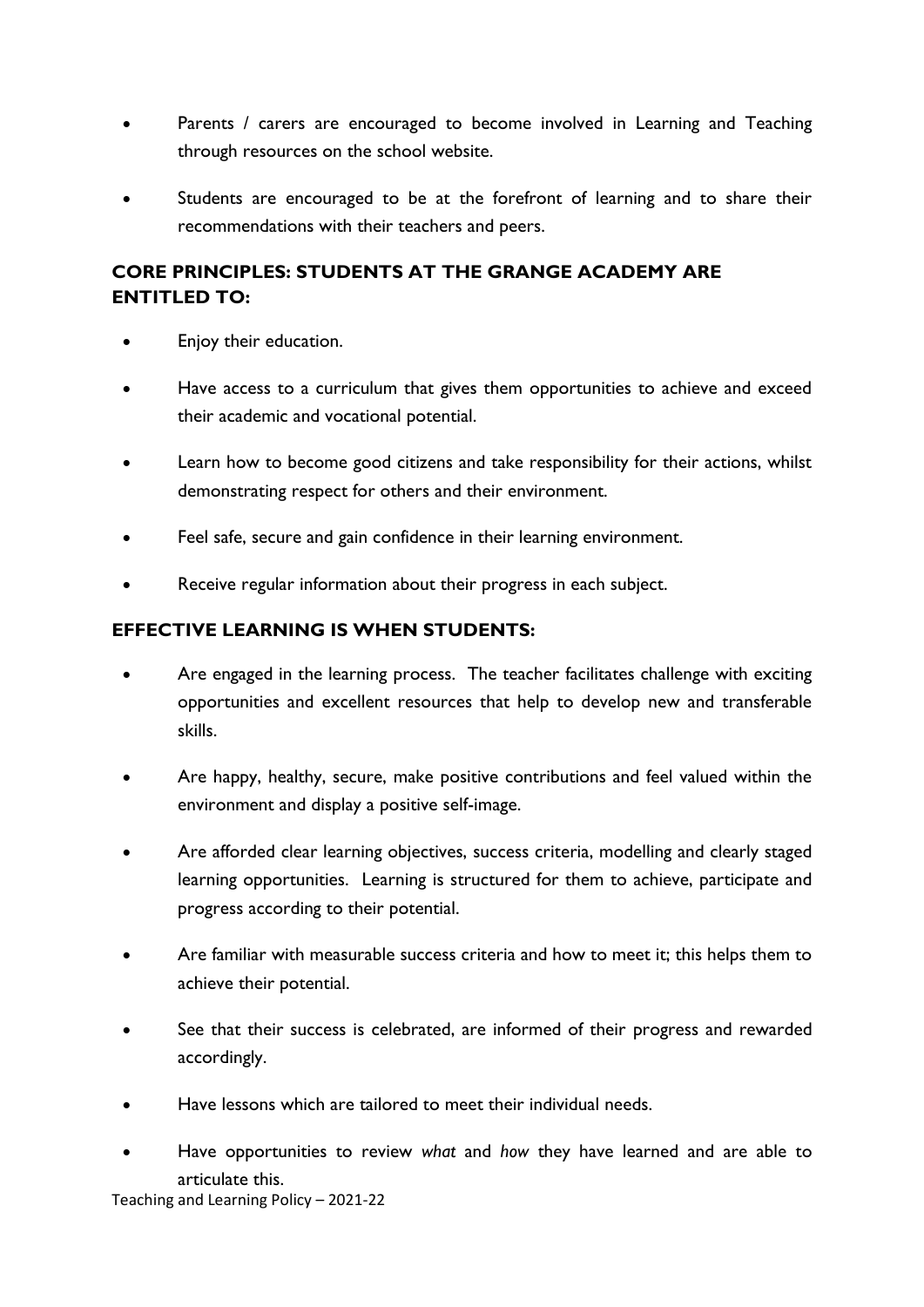- Are able to demonstrate their learning in a variety of ways: both independently and collaboratively.
- Can see the big picture and their needs of life-long learning are met.
- Are responsible for their own progress, independent, creative, resilient and confident students and leaders. They show the ability to participate, apply, communicate and explore (PACE).
- Are challenged, not afraid to take risks in their learning and are willing to learn from their mistakes.
- Are given the advice, information, guidance and the opportunity to follow suitable curriculum pathways.
- Develop transferable skills, especially the key skills of Literacy and Numeracy. They can also demonstrate our core values of ASPIRE alongside demonstrating an understanding of SMSC and British values.
- Understand where they are now and how they can improve.
- Have respect for the learning of others and take pride in their work.
- Have a voice in the learning process and are able to establish a learning dialogue with their teachers and their peers.
- Are successful in their assessments and know how to revise effectively.
- Have excellent ATL and are engaged, motivated and excited about their learning as the leaders of tomorrow.

## **ALL STAFF AT THE GRANGE ACADEMY WILL MODEL AND EXPECT HIGH:**

- Standards of behaviour and respect.
- Standards of appropriate appearance.
- Aspirations for all students.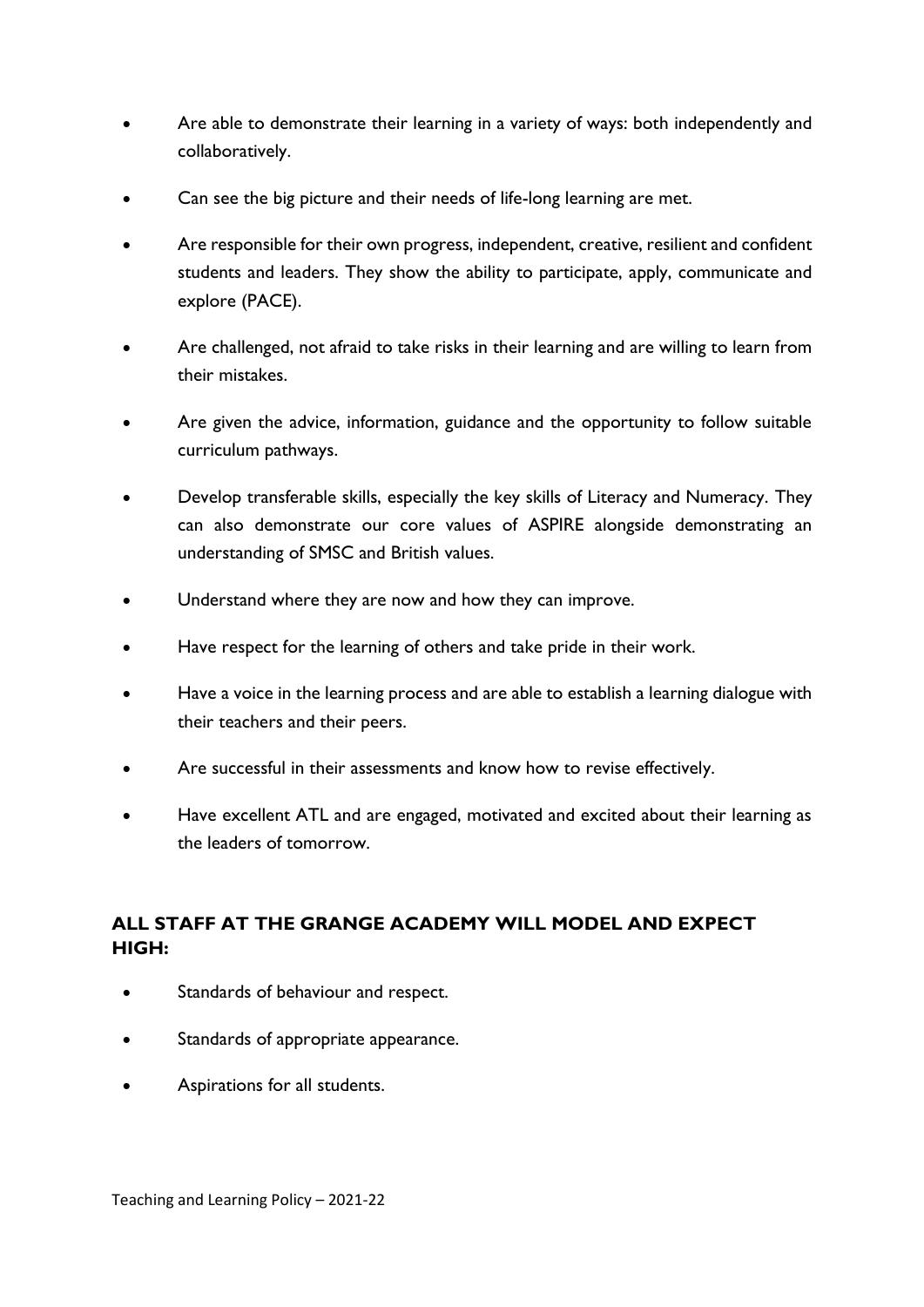## **TEACHERS AT THE GRANGE ACADEMY WILL:**

- Implement the curriculum which balances the national expectations and an allencompassing range of experiences allowing our children to develop academically and personally.
- Have clear strategic planning which allows the curriculum to be dynamic and adapt to the context of the school and children's needs.
- Plan lessons that enable and challenge students to learn key knowledge exceptionally well across the curriculum with clear objectives, success criteria and challenges to reach their potential and beyond.
- Use assessment data to inform future planning and raise achievement.
- Establish a good routine at the start of each lesson: greeting the students at the door, smiling, using a seating plan (which also identifies PP students), taking a formal register in the first 5 minutes of the lesson and circulating the room throughout the lesson.
- Structure lessons that will follow the Accelerated learning structure (Connect, Activate, Demonstrate, Consolidate).
- Display their standards and expectations in every classroom. See the Feedback for Learning Policy for more details.
- Implement our unique PACE Curriculum to allow students to be given the opportunity to express their knowledge, skills and understanding though Participation, Application, Communication & Exploration. The PACE framework allows students to demonstrate their learning and ensure they have experiences and knowledge to build upon.
- Be accountable for, and consistently practise, the Behaviour for Learning Policy.
- Have consistently high expectations of themselves, others and of all students; ensure that students adhere to the academy's Aspire values.
- Make students aware of how learning fits into the big picture.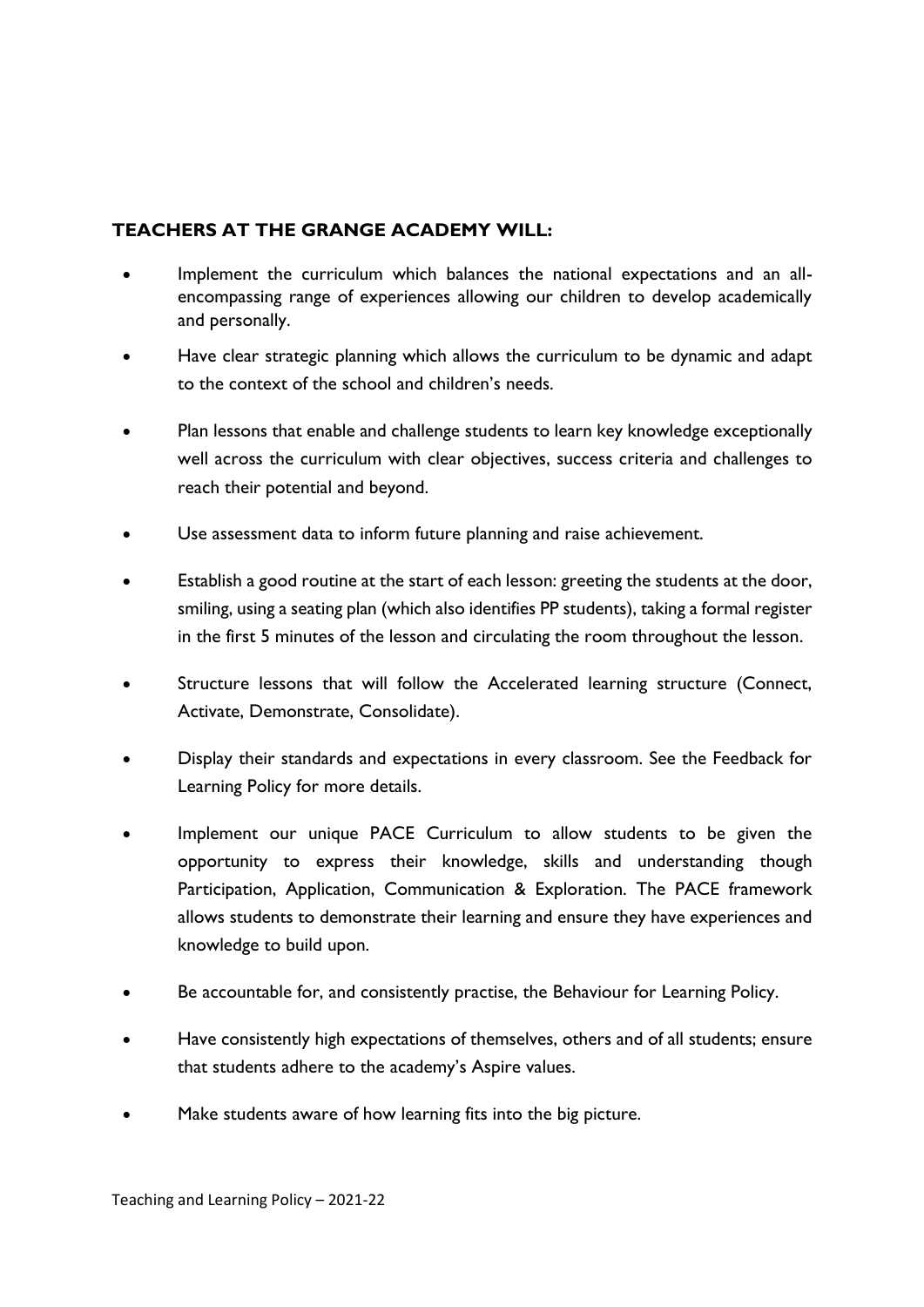- Use well-judged teaching strategies, resources and learning styles matched to the students' learning needs, including a variety of independent, pair and group activities for learning.
- Scaffold students' learning through modelling and collaborative learning where this is appropriate.
- Work closely with Teaching Assistants and other adults to ensure all students can access the curriculum and make progress.
- Systematically and effectively check students' understanding using a variety of effective AfL strategies, anticipating where they may need to intervene to consolidate learning.
- Set appropriate homework/revision that matches students' needs to reinforce and extend what is learned in school.
- Promote and monitor students' progress through rigorous assessment, revision and reviewing class data.
- Intervene and support those students who are falling behind and not achieving their full potential.
- Provide a neat, tidy and stimulating learning environment that celebrates students' achievements and promotes high standards.
- Contribute, as a team member, to the development of the school and their subject department/key stage through sharing best practice with others, the DSEF, Student Voice, Learning weeks, CPD and their Appraisal Objectives.
- Ensure that feedback for learning is effective in ensuring that students make significant and sustained gains in their learning.
- Ensure that the teaching of reading, writing, oracy and mathematics is highly effective.
- Ensure that students are developed spiritually, morally, socially and culturally as well as promote strong British Values (democracy, the rule of law, individual liberty and mutual respect) in the classroom.
- Commit to reflection and improvement of pedagogy.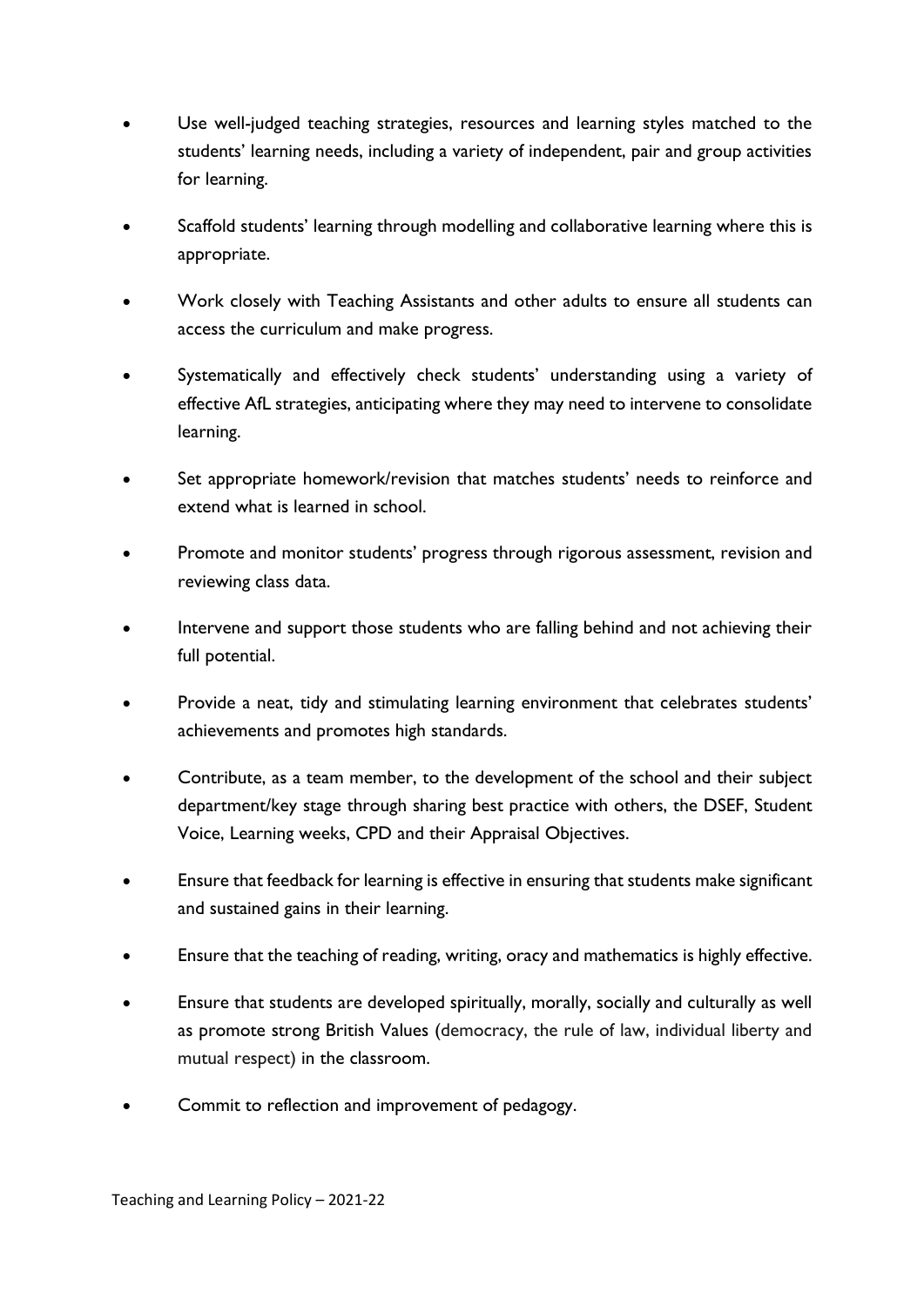#### **TEACHING ASSISTANTS AT THE GRANGE ACADEMY WILL:**

- Assist the classroom teacher in promoting the ethos of the school and insist on the highest standards of behaviour and ATL in the classroom.
- Commit to improving their own practice through reflection and self-evaluation.
- Ensure that their own knowledge and understanding is relevant and up to date by reflecting on their own practice, liaising with school leaders and identifying relevant professional development to improve personal effectiveness.
- Demonstrate an informed and efficient approach to teaching and learning by adopting relevant strategies to support the work of the teacher and increase achievement of all students including, where appropriate, those with special educational needs and disabilities.
- Communicate effectively and sensitively with students to adapt to their needs and support their learning.
- With the class teacher, keep other professionals accurately informed of performance and progress or concerns they may have about the students they work with.
- Recognise and respect the role and contribution of other professionals, parents and carers by liaising effectively and working in partnership with them.
- Understand their responsibility to share knowledge to inform planning and decision making.
- Understand their role in order to be able to work collaboratively with classroom teachers and other colleagues.
- Communicate their knowledge and understanding of students to other school staff so that informed decision making can take place on intervention and provision.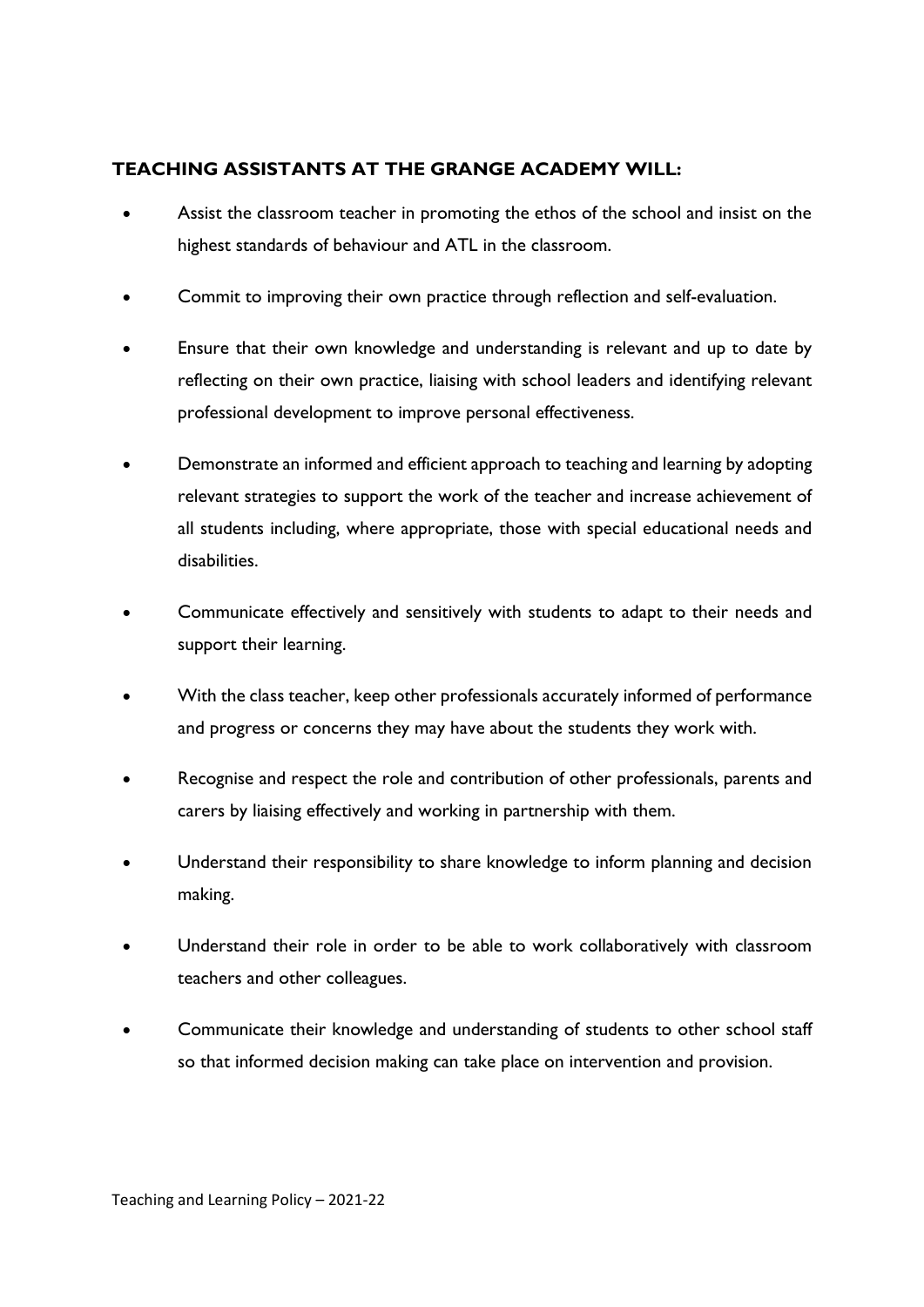## **MIDDLE LEADERS, AND THOSE WITH LEADERSHIP RESPONSIBILITIES, WILL LEAD, SUPPORT, GUIDE AND ADVISE CLASSROOM TEACHERS AND MONITOR THAT THE STANDARDS ARE REACHED THROUGH:**

- The whole school monitoring and evaluation programmes including the Subject Reviews, Observations, Learning Walks, Book Looks and Student Voice.
- A supportive and collaborative approach to improving pedagogy across the school through the School's CPD Programme.
- Celebrating excellence and addressing underperformance through the effective use of appraisal, guiding teachers to celebrate their strengths and develop areas for improvement through the DSEF, Appraisal Objectives, Coaching, attending in-house CPD and external CPD where appropriate.
- Developing and sharing best practice during subject time and monitoring the impact of CPD on Learning and Teaching.

#### **SENIOR LEADERS WILL:**

- Lead, support, guide and advise Middle Leaders by acting as Senior Subject Link and follow, evaluate and robustly monitor the impact of Learning & Teaching with Subject Leaders.
- Celebrate excellence and address underperformance.
- Monitor the quality of feedback via Book Looks.
- Monitor the quality of learning through the whole school monitoring and evaluation cycle.
- Act on information provided by the Student Voice.
- Have a leading role in the Subject Reviews, acting on the information accordingly.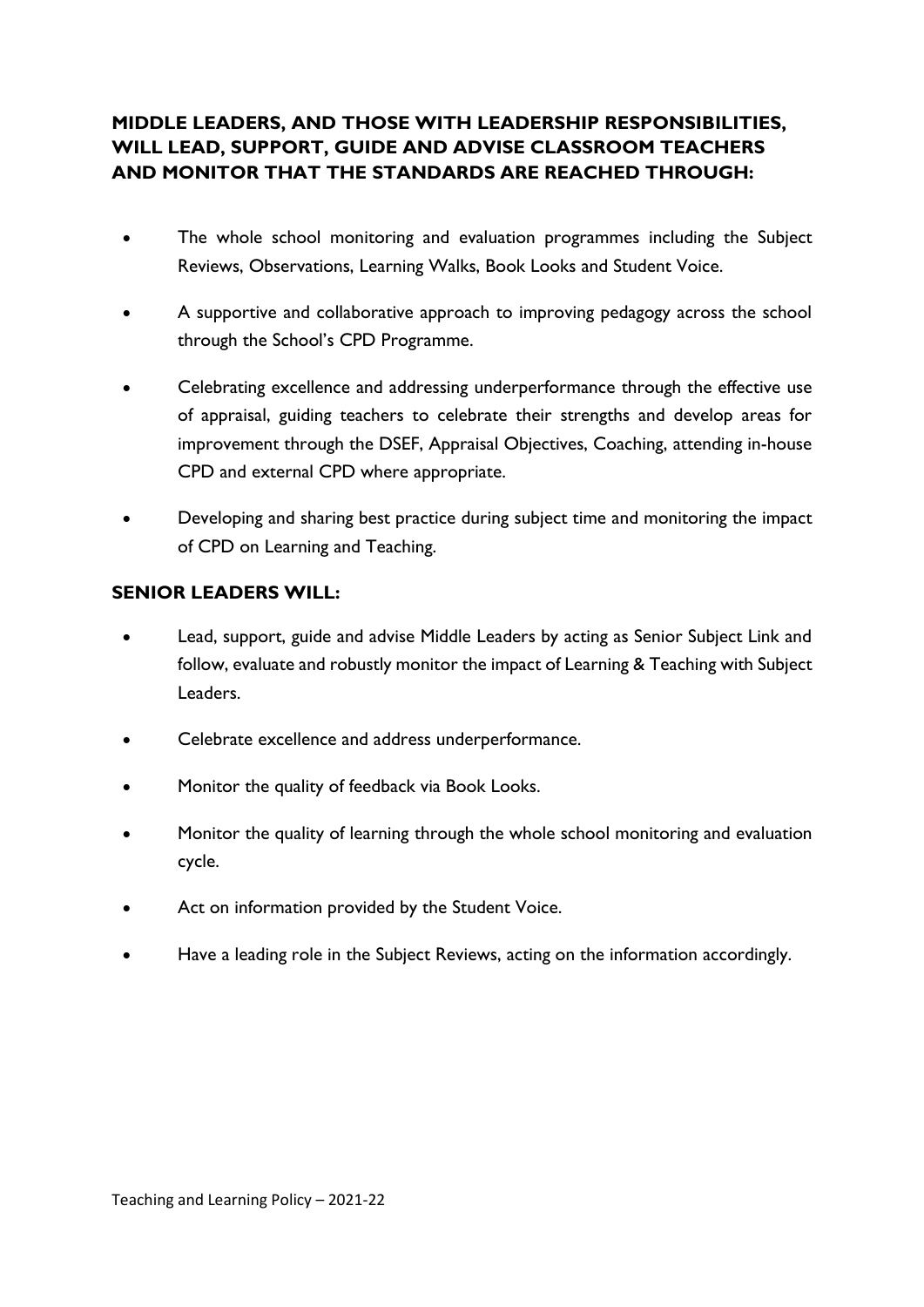#### **THE PRINCIPAL WILL:**

Lead, support, guide and advise the Senior Leaders in the vision, leadership, development, monitoring and evaluation of learning across the school community.

#### **GOVERNORS WILL:**

• Monitor and review the Teaching and Learning Policy and its practice through Governor Visits, The Standards Monitoring Board and reports from the Principal and other Senior Leaders.

## **THE COMMUNITY WILL BE INVITED TO SUPPORT THE LEARNING IN THE SCHOOL BY:**

- Contributing to activities, such as assemblies, artistic events, specialist outings and clubs.
- Sharing and contributing to the academy's resources for learning.
- Organising activities and events to extend and deepen Students' knowledge and skills.
- Supporting school events.

#### **MARKING AND ASSESSMENT –** *PLEASE SEE THE FEEDBACK FOR LEARNING POLICY.*

## **MONITORING & EVALUATING THE EFFECTIVENESS OF LEARNING & TEACHING**

- Subject Reviews will take place periodically throughout the year. The Review Point will include formal discussions focussing on challenge and support for Quality of Education for students, Leadership & Management, Personal Development & Behaviour & Attitudes. These reviews will take into account information from lesson observations (Appendix 1), learning walks, book looks and student outcomes.
- Grading (Enhanced, Secure, Developing, At Risk Appendix 1) is quality assured and moderated by paired observations, coaching discussions, observer training and standardisation meetings.
- An audit is carried out by Senior Leaders in charge of Teaching and Learning to ensure feedback and grading are consistent and reliable.
- Teaching and Learning Policy 2021-22 In reviewing all of the information from observations, learning walks, student outcomes and book looks, each Senior Link in consultation with the Assistant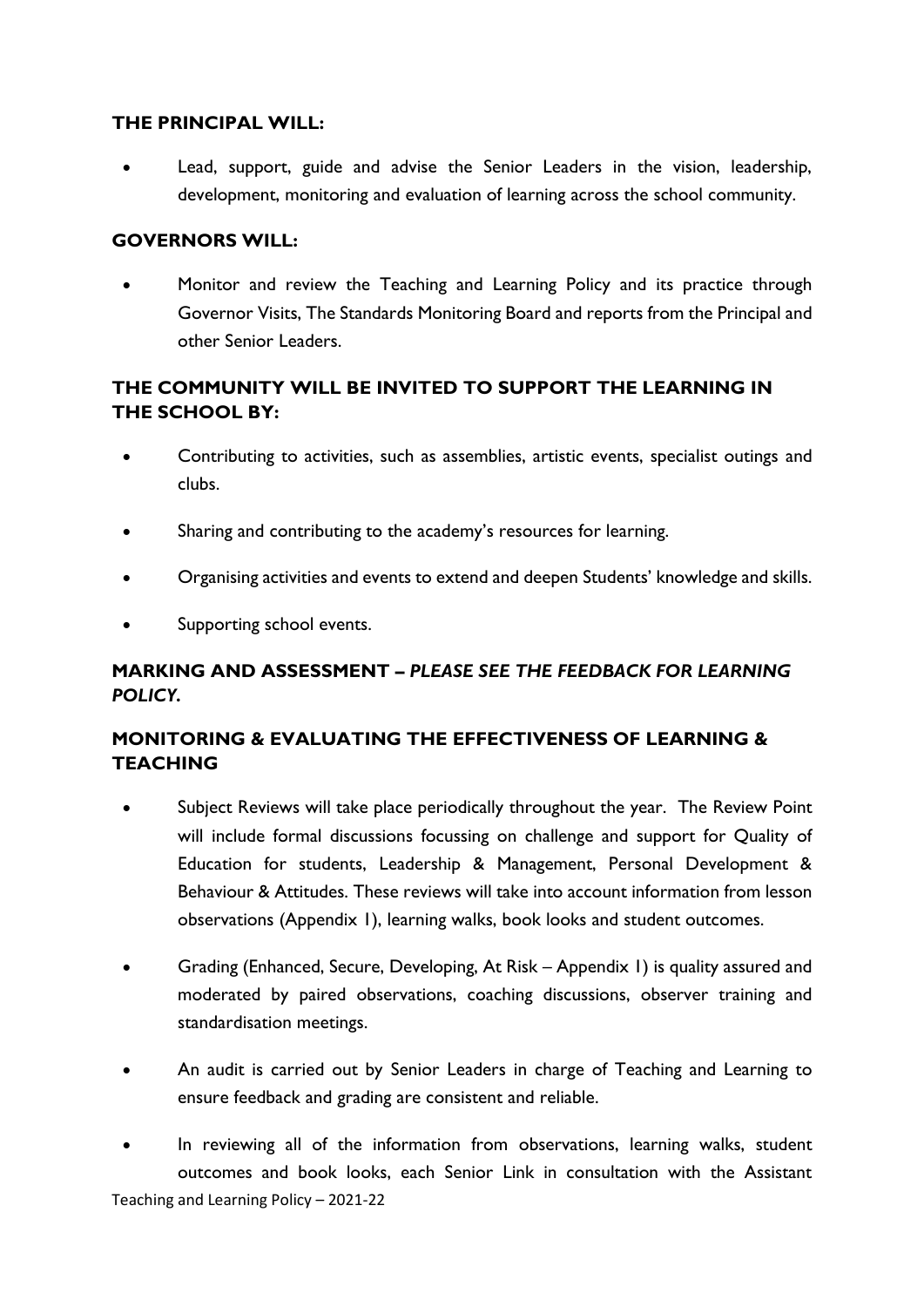Associate Principal will set priorities and actions as well as deciding which staff would benefit from further support.

- An ongoing cycle of learning walks, book looks, student voice will ensure that the monitoring and evaluation of Teaching and Learning is of the highest priority.
- If there are concerns with a members of staff performance they will be supported according to the Wade Deacon Trust Appraisal Policy.

# **All documents/resources in the appendices section can be found in** *All through – Teaching & Learning 2021-22.*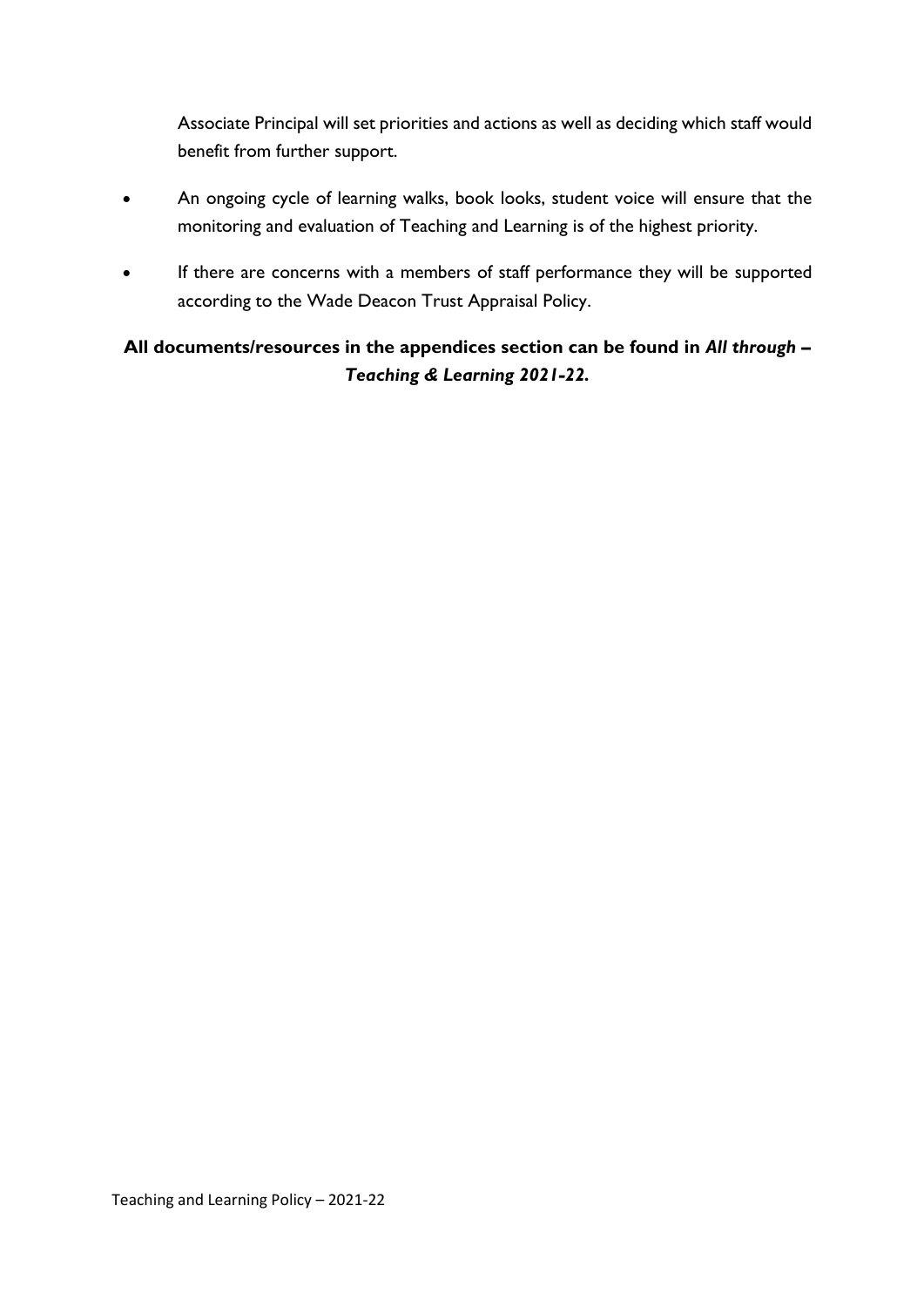#### **Appendix 1 – lesson observation pro-forma** *(found in T&L 2021-22)* **LESSON OBSERVATION**

**Teacher: Observer:** 

**Class: Date and period:**

**Number of Students: Length of learning walk:**

| Appropriate challenge for<br>all students                                | At Risk | Enhanced |
|--------------------------------------------------------------------------|---------|----------|
| Provision for PP & SEND                                                  | At Risk | Enhanced |
| Teacher Subject Knowledge                                                | At Risk | Enhanced |
| Student knowledge<br>(Know and Remember<br>more & PACE)                  | At Risk | Enhanced |
| Feedback and AfL during<br>lesson                                        | At Risk | Enhanced |
| Feedback and AfL in<br>books/folders                                     | At Risk | Enhanced |
| Attitudes to Learning                                                    | At Risk | Enhanced |
| Behaviours for Learning                                                  | At Risk | Enhanced |
| Literacy / Numeracy /<br>SMSC / MBV                                      | At Risk | Enhanced |
| Optional Area Linked to<br>Appraisal Objective (amend<br>as appropriate) | At Risk | Enhanced |

# **Overall Judgement**

| Date | <b>Teacher Signature</b> | <b>Observer Signature</b> |
|------|--------------------------|---------------------------|
|      |                          |                           |
|      |                          |                           |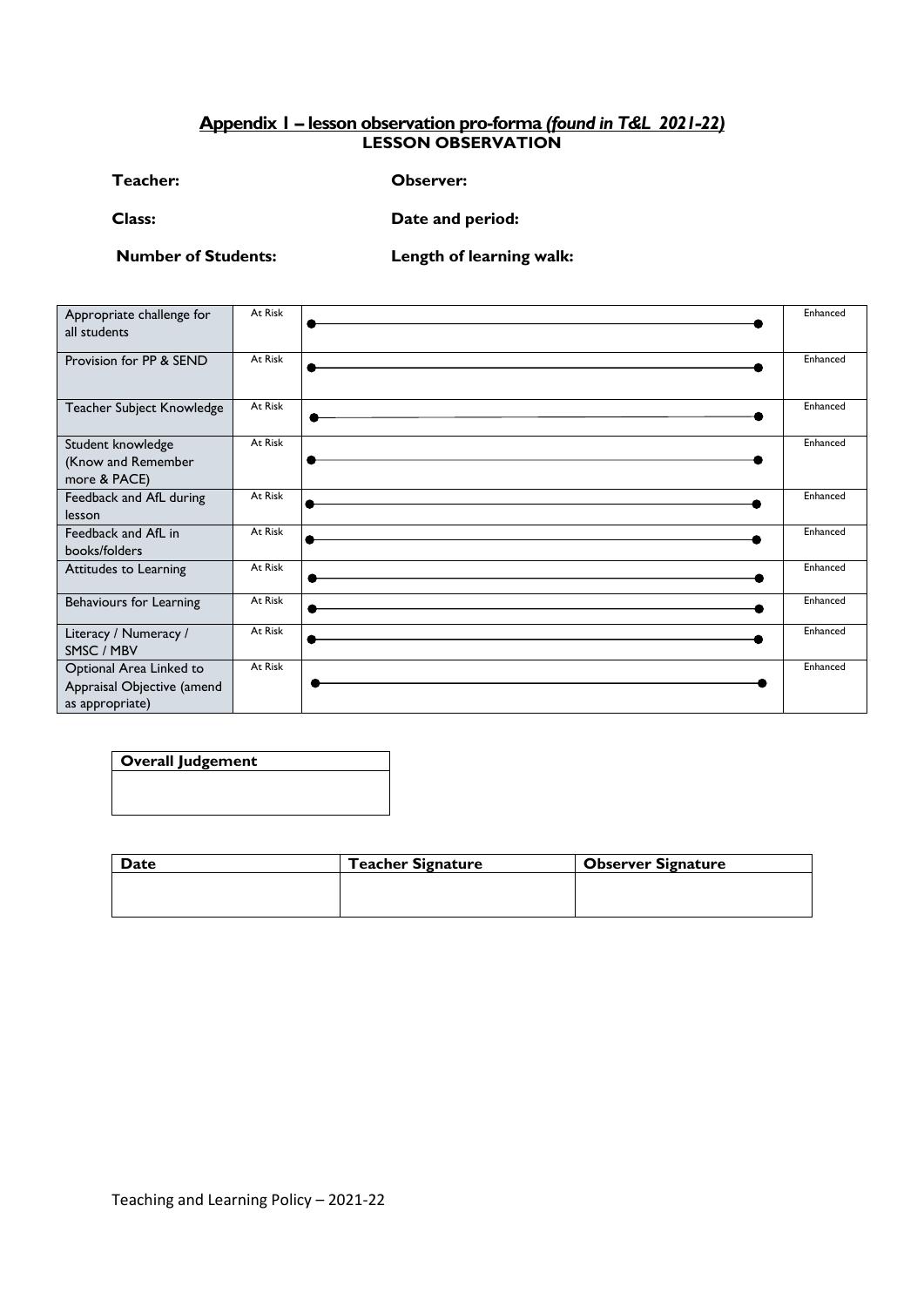#### **Observation Commentary**

| Guidance                                                                                                                                                                                                                                                                                                                                                                                                                                                                                                                                                                                                                                                                                                                                                        | <b>Strengths</b> | <b>Areas for Development</b> |
|-----------------------------------------------------------------------------------------------------------------------------------------------------------------------------------------------------------------------------------------------------------------------------------------------------------------------------------------------------------------------------------------------------------------------------------------------------------------------------------------------------------------------------------------------------------------------------------------------------------------------------------------------------------------------------------------------------------------------------------------------------------------|------------------|------------------------------|
|                                                                                                                                                                                                                                                                                                                                                                                                                                                                                                                                                                                                                                                                                                                                                                 |                  | $(3$ at most)                |
| Start of the lesson: exemplar practice                                                                                                                                                                                                                                                                                                                                                                                                                                                                                                                                                                                                                                                                                                                          |                  |                              |
| Lesson objectives are explicitly shared with students<br>and contextualised w.r.t. the Big Picture. There is<br>evidence of the lesson being part of a sequence and<br>linked to the scheme of learning.<br>Students quickly engage and become active students.                                                                                                                                                                                                                                                                                                                                                                                                                                                                                                 |                  |                              |
| Routines / expectations are clearly embedded.<br>DUMTUMLO and CONNECT Activity.                                                                                                                                                                                                                                                                                                                                                                                                                                                                                                                                                                                                                                                                                 |                  |                              |
| Success criteria clearly established for activities.                                                                                                                                                                                                                                                                                                                                                                                                                                                                                                                                                                                                                                                                                                            |                  |                              |
| Activate/Demonstrate: (exemplar practice)                                                                                                                                                                                                                                                                                                                                                                                                                                                                                                                                                                                                                                                                                                                       |                  |                              |
| A variety of challenging activities are employed (A).                                                                                                                                                                                                                                                                                                                                                                                                                                                                                                                                                                                                                                                                                                           |                  |                              |
| Students are clear of what success looks like inc.<br>modelling of levelled work (A).                                                                                                                                                                                                                                                                                                                                                                                                                                                                                                                                                                                                                                                                           |                  |                              |
| Activities are tailored to meet the learning needs of<br>all individuals taking in to consideration SEND, G&T,<br>PP etc.                                                                                                                                                                                                                                                                                                                                                                                                                                                                                                                                                                                                                                       |                  |                              |
| Adaptive teaching strategies and scaffolding/extended<br>learning activities enable all students to progress.<br>The teacher employs effective questioning.                                                                                                                                                                                                                                                                                                                                                                                                                                                                                                                                                                                                     |                  |                              |
| Students on task and engaged throughout.                                                                                                                                                                                                                                                                                                                                                                                                                                                                                                                                                                                                                                                                                                                        |                  |                              |
| Students working independently where appropriate.<br>(Evidence may include independent learning; group<br>work; peer, self, or group assessment (D).                                                                                                                                                                                                                                                                                                                                                                                                                                                                                                                                                                                                            |                  |                              |
| There is ongoing dialogue to facilitate improvement<br>with reference to targets and progress against<br>targets.<br>There is clear evidence of PACE and consistent<br>challenge which results in students making significant<br>progress.<br>Books are marked with next steps learning and this<br>has had a clear impact on students' progress. There<br>is obvious pride in presentation of work.<br>Other adults in the class are used effectively to<br>enable learning and progression.<br>There is an explicit focus on the teaching of literacy<br>skills (evidence may include teaching of reading<br>strategies, modelling for writing, variety of text types<br>and strategies focusing on appropriate language) and<br>numeracy (where applicable). |                  |                              |
| British values/SMSC have been considered and<br>opportunities taken as and when these arise.                                                                                                                                                                                                                                                                                                                                                                                                                                                                                                                                                                                                                                                                    |                  |                              |
| Consolidate: (exemplar practice)                                                                                                                                                                                                                                                                                                                                                                                                                                                                                                                                                                                                                                                                                                                                |                  |                              |
| Students and teacher are clear which objectives have<br>been met using evidence based on clear success<br>criteria.                                                                                                                                                                                                                                                                                                                                                                                                                                                                                                                                                                                                                                             |                  |                              |
| Student feedback is used to demonstrate good<br>learning.                                                                                                                                                                                                                                                                                                                                                                                                                                                                                                                                                                                                                                                                                                       |                  |                              |
| Next steps in learning discussed (link to future<br>learning).                                                                                                                                                                                                                                                                                                                                                                                                                                                                                                                                                                                                                                                                                                  |                  |                              |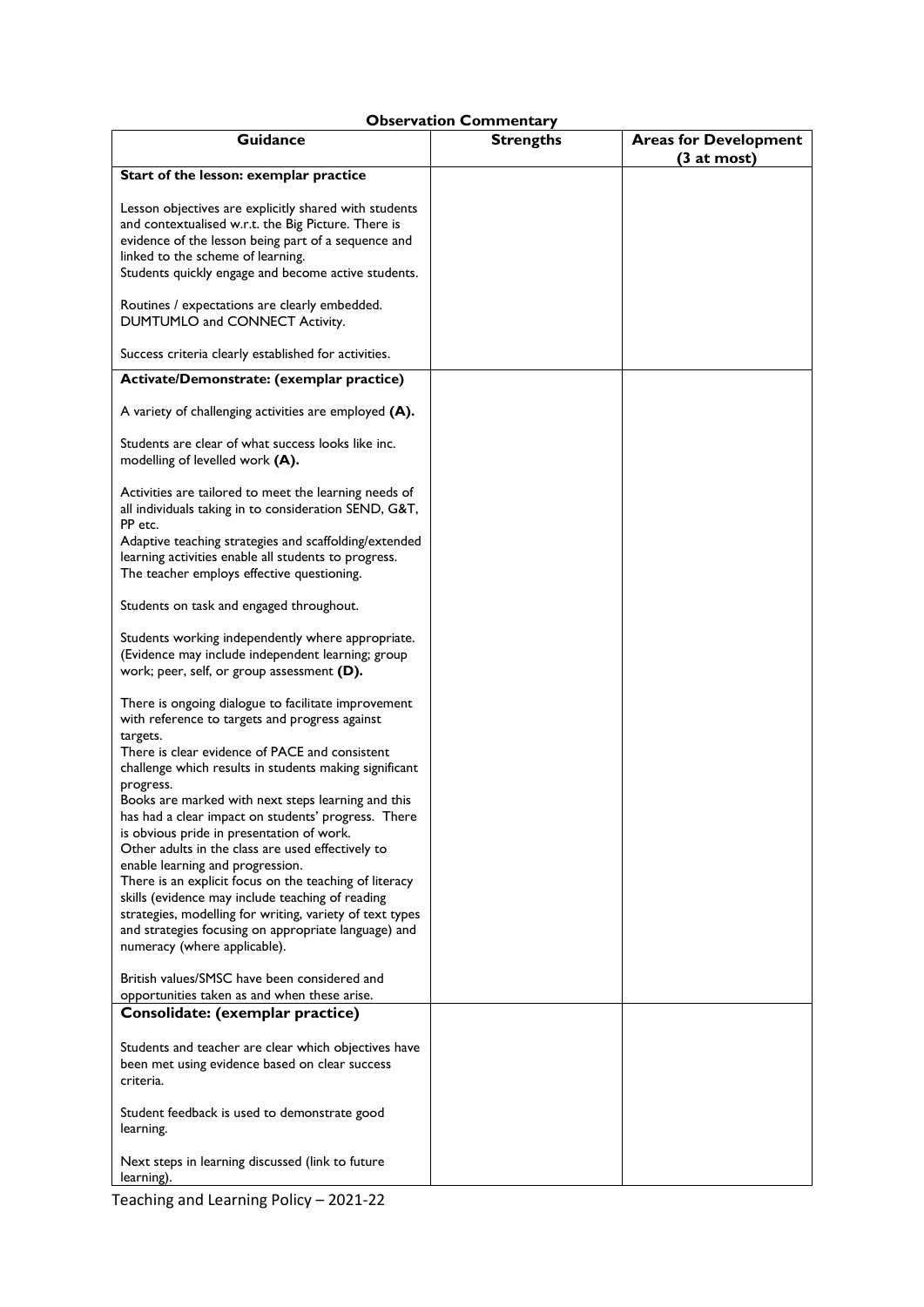#### **Guidance on Where to Pitch Judgements**

The overall judgement will be 'best fit' of the grade descriptions in the box, except in the case of an inadequate lesson where particular conditions mean that the lesson cannot be satisfactory.

|            |                                                                                                                                                                                                                                                                                                                                                                                                                                                                                                                                                                                                                                            | <b>Feedback &amp; Assessment for</b>                                                                                                                                                                                                                                                                                                                                                                                                                                                                                               | <b>Attitudes to</b>                                                                                                                                                                                                                                                                                                                                                                                                                                                                                                                                               | Literacy/Numeracy/SM                                                                                                                                                                                                                                                                                                                                                                                                                                               |
|------------|--------------------------------------------------------------------------------------------------------------------------------------------------------------------------------------------------------------------------------------------------------------------------------------------------------------------------------------------------------------------------------------------------------------------------------------------------------------------------------------------------------------------------------------------------------------------------------------------------------------------------------------------|------------------------------------------------------------------------------------------------------------------------------------------------------------------------------------------------------------------------------------------------------------------------------------------------------------------------------------------------------------------------------------------------------------------------------------------------------------------------------------------------------------------------------------|-------------------------------------------------------------------------------------------------------------------------------------------------------------------------------------------------------------------------------------------------------------------------------------------------------------------------------------------------------------------------------------------------------------------------------------------------------------------------------------------------------------------------------------------------------------------|--------------------------------------------------------------------------------------------------------------------------------------------------------------------------------------------------------------------------------------------------------------------------------------------------------------------------------------------------------------------------------------------------------------------------------------------------------------------|
|            | <b>Learning &amp; Progress</b>                                                                                                                                                                                                                                                                                                                                                                                                                                                                                                                                                                                                             | Learning                                                                                                                                                                                                                                                                                                                                                                                                                                                                                                                           | Learning/Behaviour                                                                                                                                                                                                                                                                                                                                                                                                                                                                                                                                                | SC<br><b>Modern British Values</b>                                                                                                                                                                                                                                                                                                                                                                                                                                 |
| Enhanced   | □<br>Objectives and success criteria<br>are relevant, shared explicitly<br>and referenced throughout the<br>lesson. Students are clear about<br>the end points in the lesson and<br>beyond (sequencing).<br>□<br>There is clear evidence of PACE<br>and consistent challenge which<br>results in students making<br>significant progress.<br>□<br>Students are fully engaged in<br>their learning, showing<br>independence and resilience<br>which is a result of strong and<br>creative planning and the<br>teacher's expert subject<br>knowledge.<br>□<br>Students can show clear<br>evidence of embedding<br>knowledge and applying it. | Students are fully aware of<br>□<br>their progress and can readily<br>explain their strengths and<br>areas for development.<br>□<br>Understanding is checked<br>systematically and effectively<br>anticipates interventions.<br>□<br>Questioning is clearly planned<br>and suitably challenging.<br>□<br>Feedback is consistently in<br>line with feedback policy;<br>students are keen to use<br>feedback to improve and<br>make progress.<br>□<br>The quality of presentation in<br>books is consistently of a high<br>standard. | $\Box$<br>An exceptionally positive<br>culture for learning and<br>expectations are high.<br>Attitudes to learning are<br>exemplary. Students have a<br>high desire and ambition to<br>improve learning.<br>□<br>Routines and standards in the<br>classroom are consistently<br>strong.<br>$\Box$<br>Lesson proceeds without<br>interruption because<br>behaviour is managed skilfully<br>and highly consistently.<br>$\Box$<br>Students understand unsafe<br>situations and are highly<br>aware how to keep<br>themselves and others safe.                       | As a result of careful<br>□<br>planning, literacy,<br>numeracy (where<br>applicable) and SMSC/BV<br>are a key part of learning.<br>□<br>Opportunities to address<br>key areas are skilfully and<br>thoughtfully handled<br>when they naturally<br>appear in the lesson.<br>□<br>There is strong evidence<br>of literacy (Reading,<br>Writing & Oracy),<br>numeracy (where<br>applicable) and topics<br>linked to SMSC/BV in<br>books as well as within<br>lessons. |
| Secure     | □<br>Objectives and success criteria<br>are relevant are shared, made<br>explicit and relevant. Students<br>are clear about the end points in<br>the lesson.<br>□<br>There is evidence of PACE and<br>challenge which results in<br>students making progress.<br>□<br>Students are engaged in their<br>learning, which is a result of<br>thoughtful and effective planning<br>and the teacher's subject<br>knowledge. Students can show<br>some evidence of embedding<br>knowledge.                                                                                                                                                        | □<br>Students are aware of their<br>progress and what they need<br>to improve.<br>□<br>Questioning is securely<br>purposeful and moves the<br>learning forward. Tasks are<br>reshaped (if necessary) to<br>improve learning.<br>□<br>Feedback is in line with<br>feedback policy; students use<br>feedback to support progress.<br>□<br>The quality of presentation in<br>books is mainly of a high<br>standard.                                                                                                                   | □<br>A good culture for learning.<br><b>Students are interested</b><br>and engaged. Low level<br>disruption is 'uncommon'.<br>$\Box$<br>The majority of students want<br>to learn or have ambitions to<br>improve their learning.<br>□<br>There are clear routines and<br>standards in place.<br>□<br>Expectations are generally<br>high and behaviour is<br>managed well.<br>□<br>Planning for behaviour is<br>evident.<br>$\Box$<br>Students understand how to<br>keep themselves safe.                                                                         | □<br>As a result of planning,<br>literacy, numeracy<br>(where applicable) and<br>SMSC/BV are part of<br>learning.<br>□<br>There are opportunities<br>to address these key<br>areas when they naturally<br>appear in the lesson.<br>□<br>There is clear evidence<br>of literacy (Reading,<br>Writing & Oracy),<br>numeracy (where<br>applicable) and topics<br>linked to SMSC/BV in<br>books as well as within<br>lessons.                                          |
| Developing | □<br>Objectives and success criteria<br>are evident but not always<br>linked to the learning. Some<br>students are aware of the end<br>points in the lesson.<br>□<br>There is some evidence of<br>PACE and challenge but<br>progress is slow.<br>□<br>Opportunities to engage<br>students are evident in the<br>lesson, however, these could be<br>increased with more effective<br>planning and the teacher's<br>subject knowledge. Students<br>show little evidence of<br>embedding knowledge.                                                                                                                                           | □<br>Students are not made fully<br>aware and can be unsure of<br>how to improve.<br>□<br>Questioning is developing in<br>lessons: where questioning is<br>evident, it does not always<br>move learning forward.<br>□<br>Plans are adapted but not<br>always timely or well judged.<br>□<br>Feedback is not consistently in<br>line with feedback policy;<br>students don't always use<br>feedback<br>□<br>The quality of presentation in<br>books is sometimes poor.                                                              | □<br>Some off task behaviour<br>but major issues are rare.<br>Most students want to work<br>hard but some do not.<br>□<br>A learning culture is beginning<br>to emerge, however some<br>students lack the<br>desire/ambition to want to<br>learn or improve their<br>learning.<br>□<br>Clear procedures for<br>managing behaviour but not<br>always used consistently.<br>$\Box$<br>Students know the major<br>risks they face and reflect this<br>in their behaviour.                                                                                            | □<br>Literacy, numeracy<br>(where applicable) and<br>SMSC/BV is evident in<br>some parts of learning.<br>□<br>There are some<br>opportunities to address<br>these key areas but it<br>isn't clear.<br>□<br>There is some evidence<br>of literacy (Reading,<br>Writing & Oracy),<br>numeracy (where<br>applicable) and topics<br>linked to SMSC/BV in<br>books as well as within<br>lessons.                                                                        |
| At risk    | □<br>Objectives and success criteria<br>not clear or not always linked to<br>the learning. The end point is<br>not clear in the lesson.<br>There is not enough evidence<br>□<br>of PACE and challenge and as a<br>result little or no progress is<br>made.<br>$\Box$<br>There is little opportunity to<br>engage students in the lesson as<br>a result of weak subject<br>knowledge.<br>There is no or little e evidence<br>□<br>of embedding knowledge.<br>$\Box$                                                                                                                                                                         | □<br>Some or all students are<br>making inadequate progress as<br>a result of weak teaching over<br>time.<br>□<br>Questioning is not evident or<br>developed in lessons.<br>□<br>Feedback is not use effectively<br>to help students improve<br>progress.<br>□<br>The quality of presentation in<br>untidy and work is unfinished;<br>there is evidence of a lack of<br>pride in students' work.                                                                                                                                   | □<br>Students lack of<br>engagement/low level<br>disruption reduce learning<br>&/or lead to a disorderly<br>classroom environment.<br>$\Box$<br>A learning culture is beginning<br>to develop, however most<br>students lack the<br>desire/ambition to want to<br>learn or improve their<br>learning.<br>$\Box$<br>Procedures for managing<br>behaviour are not clear or are<br>not used consistently or a<br>significant minority of<br>students do not respond to<br>them.<br>□<br>Students do not understand<br>risk and may endanger<br>themselves or others. | □<br>Literacy, numeracy<br>(where applicable) and<br>SMSC/BV is not evident<br>in the learning.<br>$\Box$<br>Opportunities to address<br>these key areas are often<br>missed.<br>$\Box$<br>There is little or no<br>evidence of literacy<br>(Reading, Writing &<br>Oracy), numeracy<br>(where applicable) and<br>topics linked to<br>SMSC/BV in books as<br>well as within lessons.                                                                                |